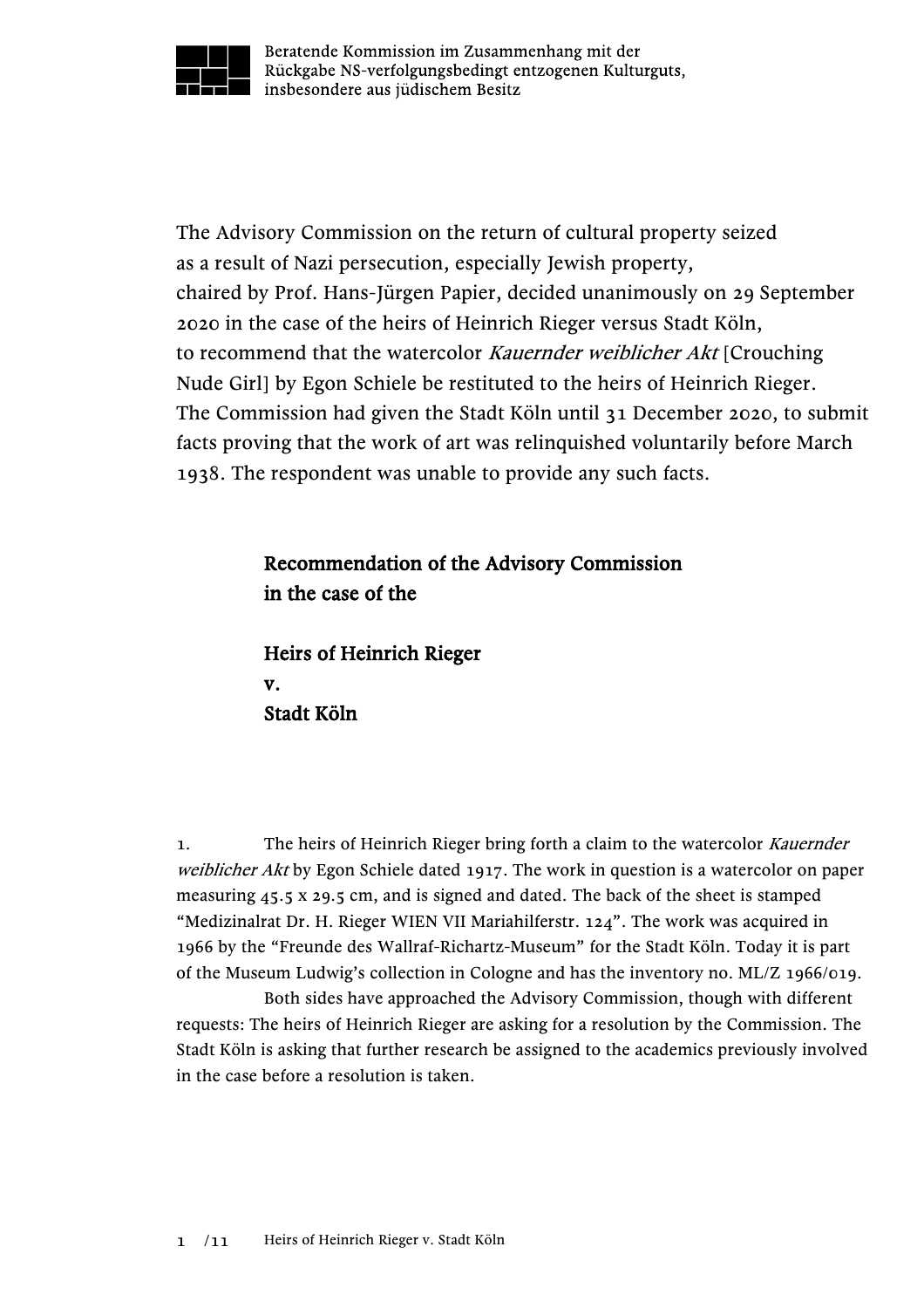

2. Dr. Heinrich Rieger (1868–1942) was a dentist in Vienna and a major collector of contemporary art. He was personally acquainted with a number of artists and often treated them in exchange for works of art. In addition, he invested "his entire income" in paintings (F.J.W.: Bilder als Honorar, in: CibaZeitschrift. Vom Honorar des Arztes. 1/6, 1934, P. 198 f.). At the beginning of Nazi rule in Austria, the collection contained about 800 pieces. Heinrich Rieger received praise in several articles in the contemporary press that rated his collection as superior to those of public institutions.

For Heinrich Rieger, the artist Egon Schiele (1890–1918) was the "main focus of the collection" (Austrian Art Restitution Advisory Board, Resolution of 25 November 2004); his works constituted the core of the collection. Rieger had a special room reserved for these pieces, "where the largest collection of Egon Schiele's drawings […] anywhere is being kept" (Ludwig W. Abels: Wiener Sammlungen moderner Kunst, in: Neues Wiener Journal 34, 1926, No. 11,874, P. 17). Particularly the quality of the invaluable Schiele drawings is highlighted in articles about the collection (see for instance Anonymous: Sammlungen des Ober-Medizinalrates Dr. Heinrich Rieger und Dr. Alfred Spitzer. From the exhibit at the Künstlerhaus, Vienna, in: Österreichische Kunst. Monatshefte für bildende Kunst, Year 6, Vol. 12, December 1935, P. 12 f.). Today, the collection would undoubtedly be worth a fortune just for the Schiele pieces alone.

From the time of Austria's annexation to the German Reich on 13 March 1938 at the latest, Rieger was persecuted as a Jew, disowned, and finally murdered in Theresienstadt concentration camp. His entire family was persecuted. His wife Berta was deported from Theresienstadt to Auschwitz on 16 May 1944 and probably murdered in the gas chambers upon arrival; she was declared dead in 1948. Their son Dr. Robert Rieger was able to escape to New York via Paris with his family in August 1938. Heinrich Rieger lost the momentous art collection as a consequence of Nazi persecution—through emergency sales and acts of "aryanization". These losses due to persecution are documented, for instance, in letters from Berta Rieger to her son. Berta Rieger wrote on 11 September 1939: "The one terrible thing is that we have to sell almost all of our things at cutthroat prices. We are taking only the bare necessities for one room. And everything has to be done by October 15 […]". On 6 March 1941 she wrote: "Liquidating the last of our pictures is a great deal of work […]". An employee of Würthle Gallery in Vienna, which was "aryanized" in April 1938, testified in court in 1949 that Heinrich Rieger brought his collection to the gallery to be sold on commission immediately after the Nazis took power. The collection stayed at the gallery for at least a year. Its "Aryanizer" Friedrich Welz himself acquired several pieces of the collection in 1939 or 1940. By March 1941 at the latest, Luigi Kasimir, the "Aryanizer" of the Vienna gallery Gall und Goldmann, acquired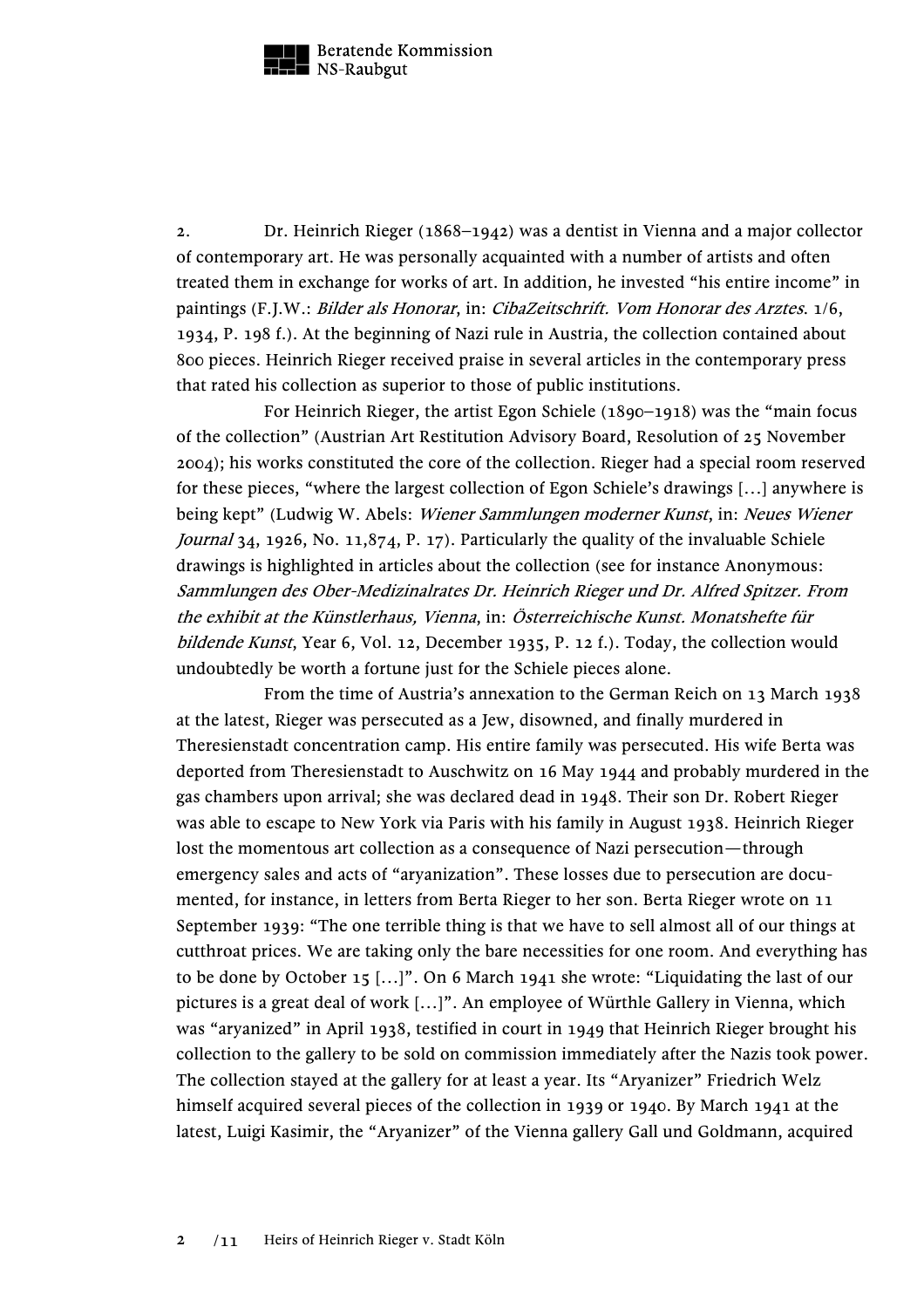

the lion's share of the Rieger collection. Heinrich Rieger's blocked account was credited with 14,400 Reichsmark on 21 March 1941. The further history of a large part of the collection during the Nazi era is evidently still unclear, even though some sales or transfers are documented.

In 1947, Robert Rieger reported the loss of works from his father's collection to the Austrian Bundesdenkmalamt. This report included the collection of Schiele drawings, which he stated to have encompassed 130 to 150 pieces. Individual pieces have been restituted to Dr. Robert Rieger, though their numbers and work identities are unclear.

3. It is not contested that the watercolor Kauernder weiblicher Akt by Egon Schiele was the property of Heinrich Rieger. This is proven by the collector's stamp on the back of the piece: "Medizinalrat Dr. H. Rieger WIEN VII Mariahilferstr. 124". There is no documentation of how long it was in his possession.

In 1965, it was the property of Walter Geyerhahn, who sold it through the Vienna art dealer Christian M. Nebehay to the Swiss art dealer Marianne Feilchenfeldt. Feilchenfeldt established a sales contract with the "Freunde des Wallraf-Richartz-Museum" in Cologne on 23 April 1966, in the amount of 18,000 Deutsche Mark, giving the provenance information "Collection: Dr. H. Rieger, Vienna" and "W. Geyerhahn". The asset was taken over by the Stadt Köln, who thus claims ownership. Since 1976, the watercolor has been managed by the Museum Ludwig in Cologne, where it was transferred by the Wallraf-Richartz Museum.

The point of contention between the parties is when Heinrich Rieger parted with the watercolor, and whether he sold it voluntarily or whether it was lost due to Nazi persecution. The key question is whether the piece was sold prior to the annexation in March 1938. A sales contract or documentation of the sale does not exist (any longer).

The following are discussed below:

- a) Notarial deed of 1921
- b) Size of the collection in 1928 and 1939
- c) Disposal of six Schiele works prior to March 1938
- d) Dr. Robert Rieger's restitution request of 1947
- e) Recommendation of the Austrian Art Restitution Advisory Board in 2011
- f) Geyerhahn family provenance
- g) Further research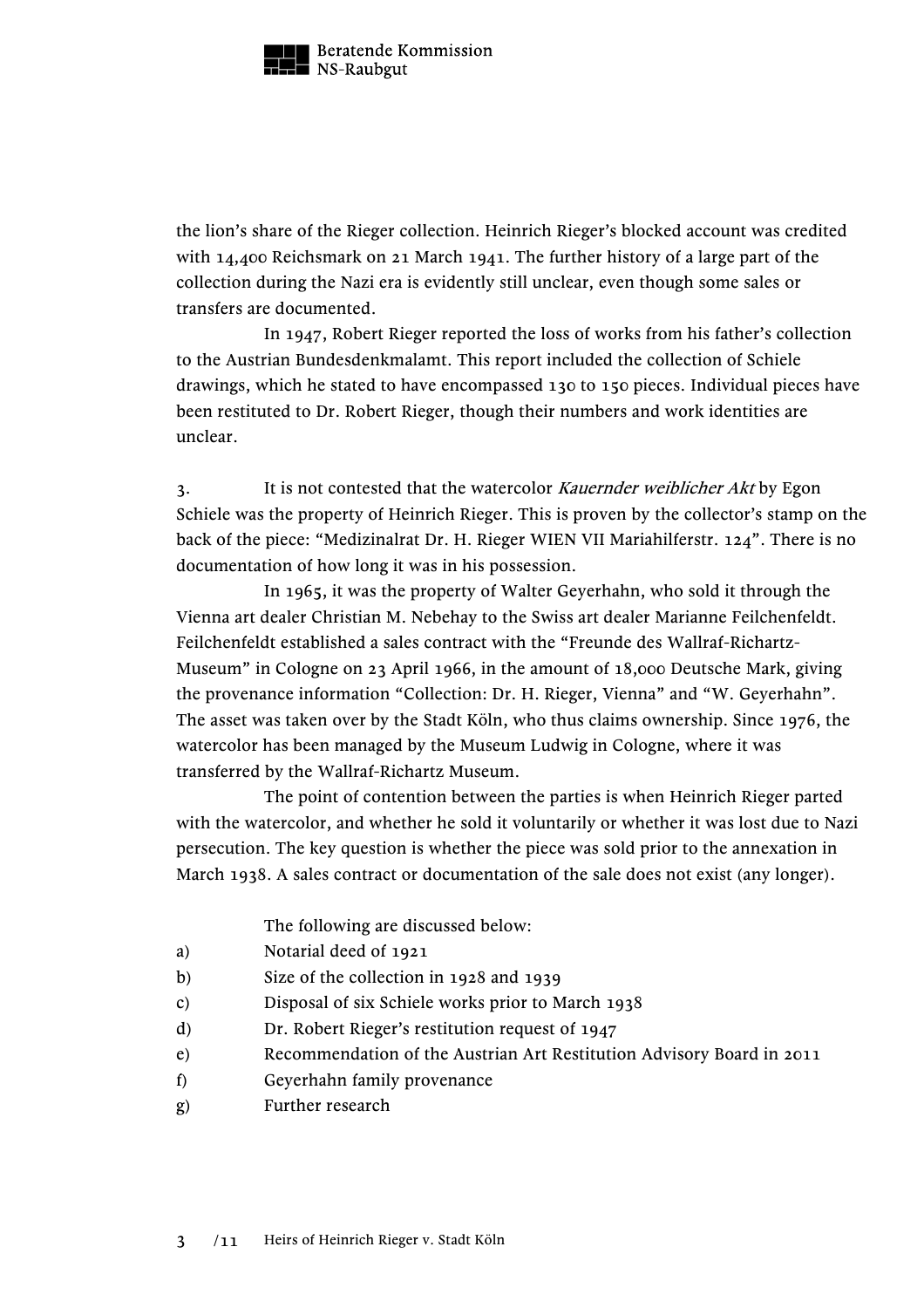

a) On 29 July 1921, Heinrich Rieger signed a notarial deed obliging him to make his art collection accessible to the Austrian Staatsdenkmalamt under specific conditions, and to report any relevant changes to the location of works. It is not contested that such a report of a change in location does not exist.

The Stadt Köln does not consider this proof that the watercolor in question was not sold prior to the annexation because there was no contractual sales commitment prior to the notarial deed—i.e. prior to 1921. They also add that the contractual commitment ended on 6 August 1930 and that on several occasions during the contract period, Rieger provided works on loan for exhibitions without reporting it as agreed. In addition, the Stadt Köln refers to a letter by Heinrich Rieger to the Staatsdenkmalamt dated 12 June 1925. In it, he asked that changes to complete his collection be permitted, such as trading works by artists who were already well represented against works by artists who were not yet included in the collection. In the letter, he listed 14 artists already represented in his collection, among them Schiele. He undertook to report such trades to the Staatsdenkmalamt as well. Nothing is known about any such report or about any reaction by the Staatsdenkmalamt to Rieger's request.

In the Commission's view, the very fact that Heinrich Rieger established the notarial deed speaks for his intention to maintain the collection for years to come. The notarial deed was part of a tax exemption and obliged Rieger to make the collection accessible and maintain it. The goal of the notarial deed was not to exclude the public; on the contrary, it was intended to provide public access to private property. The deed did not—contrary to what the Stadt Köln puts forth—restrict the lending of works for exhibition purposes. Rather, it obliged Rieger to report to the Denkmalamt only if the loan "could complicate or hinder the viewing". If Rieger loaned works for exhibition purposes, this did not complicate viewing, but actually made it easier compared to viewing the works in his residence (where viewing was limited to twelve dates per year). This assessment is not affected by Heinrich Rieger's request from 1925 for permission to make changes to the collection by, for instance, trading pieces. No such report is known. In light of the 14 listed artists and the significance of the Schiele pieces for Heinrich Rieger, it is considered rather unlikely that he would have disposed of this part of his collection to an appreciable extent.

b) The Stadt Köln argues that Heinrich Rieger, in a letter to the Tel Aviv Art Museum dated 28 May 1939, mentions a collection of 70 drawings and watercolors by Schiele, while in 1928 the collection encompassed 150 pieces, so that 80 Schiele drawings must have been disposed of between 1928 and 1939. The Stadt Köln therefore considers it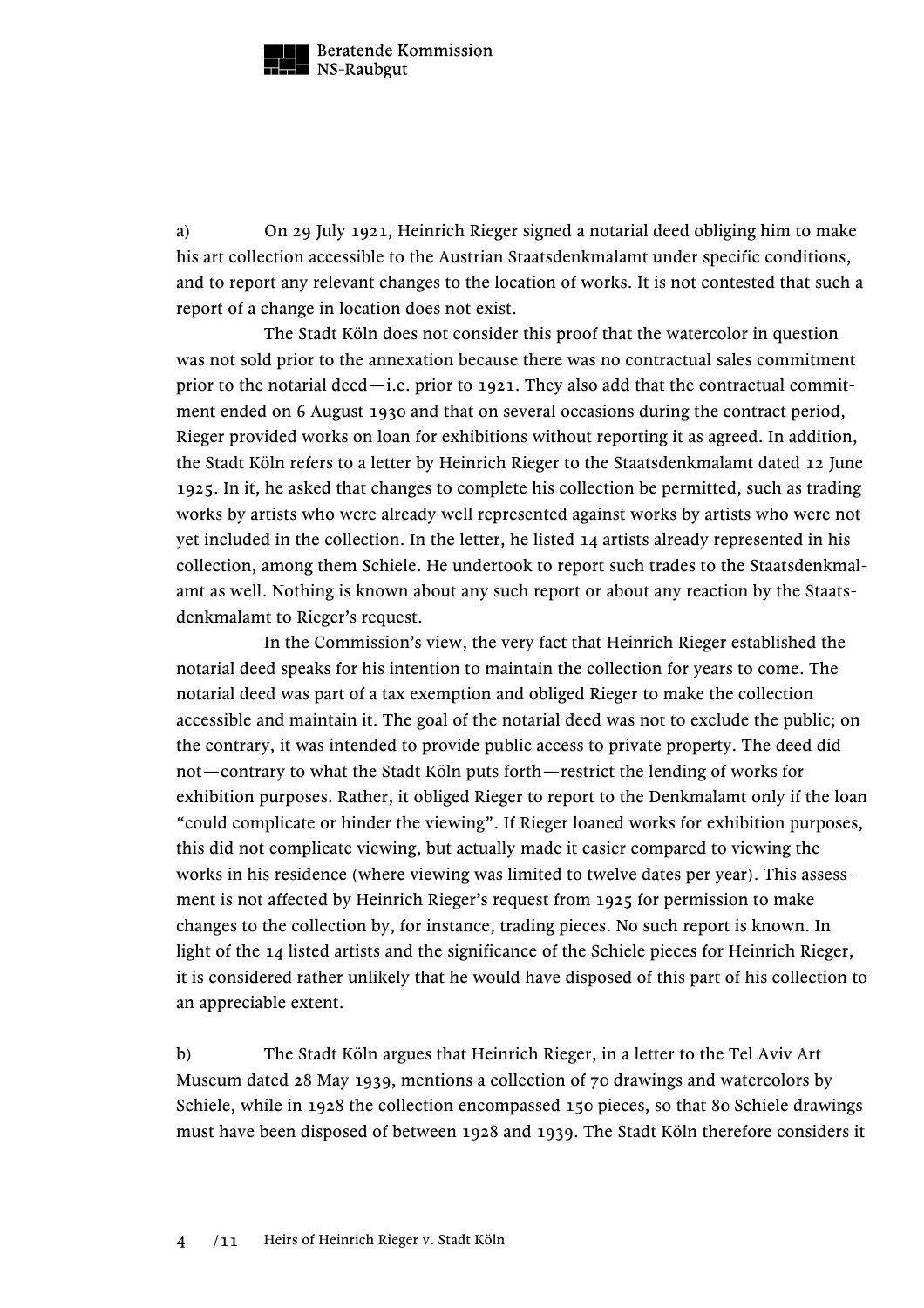

equally likely that piece was sold before or after the annexation on 13 March 1938.

The Commission is not convinced by this line of reasoning. There does not appear to be an exact list of the Schiele works in the collection. Heinrich Rieger always refers to the works in lots (Notarial deed of 1921: 50 drawings; list from 1928: 150 drawings and 3 oil paintings, list from November 1938: about 80 drawings and 1 Schiele folder). Later research cites between 120 and 150 sheets. In 2011, the Austrian Art Restitution Advisory Board assumed that there were still 130 to 150 drawings by Schiele in Heinrich Rieger's possession in 1938 (resolution of 9 June 2011). If Heinrich Rieger mentions 70 drawings and watercolors by Schiele in his letter to the Tel Aviv Art Museum on 28 May 1939, while in 1928 that number was 150 pieces, it leads one to believe that 80 Schiele pieces must have been disposed of between 1928 and 1939. However, these dates and numbers do not provide any indication of how many of the sales were conducted before or after the annexation, nor on whether or not the watercolor in question was among the sales prior to that event. However, the sources make it appear very likely that any sales that did occur were mainly due to the pressure of Nazi persecution starting in March 1938.

c) In its letter from 26 August 2020, the Stadt Köln cites six earlier and therefore not Nazi persecution-related disposals of Schiele works from the Rieger collection in order to prove that the Schiele portion of the collection prior to 1938 should be considered more "dynamic" than has been previously assumed and is claimed by the heirs of Heinrich Rieger.

After four years of research, the intensity of which cannot be called into question, the Commission feels that the sum of six Schiele pieces voluntarily sold prior to March 1938 is, in light of a collection size of 130 to 150 works (March 1938) according to the current state of research, too small to indicate that the Schiele portion of the Rieger collection was "dynamic", or that an appreciable number of pieces were sold unrelated to persecution. Between 1923 and 1935, Rieger provided Schiele works on loan to exhibits. As shown by exhibit catalogs and accompanying letters from 1923, 1928 and 1935, the loaned pieces were not for sale. In addition, it must be noted that at least three of the disposals listed by the Stadt Köln did not serve a commercial purpose. The fact that Rieger gave Hilde Ziegler the portrait of herself, which she had not been able to buy herself because of Schiele's premature death, was a humane, generous gesture and does not constitute suitable evidence that Rieger was generally selling Schiele pieces. The same applies to the transfer of the drawing Lesbisches Paar [Lesbian Couple] to the sister of the deceased artist and to the trade of a drawing against a piece by his patient, the artist Lisel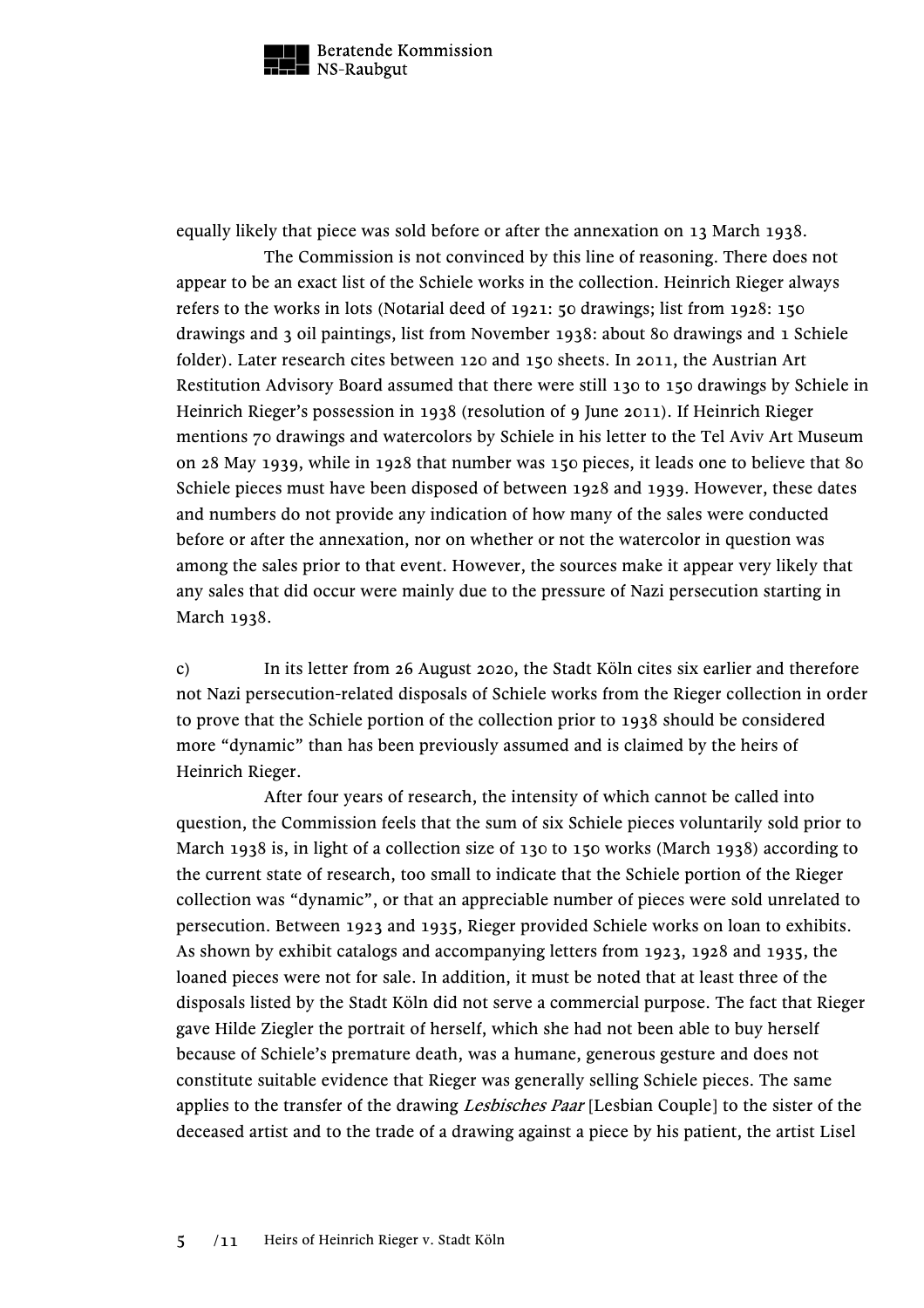

Salzer. Finally, in the Commission's view, the sales of two pieces to the famous Viennabased film director Josef von Sternberg also do not indicate that Rieger was regularly selling Schiele's works.

d) In 1947, Robert Rieger searched for his father's collection with the help of his attorneys Oskar Müller and Christian Broda in order to effect restitutions. This is evidenced by his loss report to the Austrian Staatsdenkmalamt of 17 May 1947. The enclosed list names in summary "130–150 drawings (whereabouts unknown)" by Schiele. A second list submitted during the same year is somewhat more detailed, but also summarizes large numbers of drawings without naming individual works. In the first loss report, Broda mentions "140 reproductions of drawings by Egon Schiele", which he had acquired in order to find the works. Between 1948 and 1955, photos were taken based on these reproductions depicting Schiele drawings from the Rieger collection. 54 of these pictures are preserved as negatives. One of them shows Schiele's Kauernder weiblicher Akt.

To the heirs of Heinrich Rieger, the loss report in combination with the negative of a photo of a reproduction of the watercolor Kauernder weiblicher Akt proves that Robert Rieger and his attorneys were searching for the watercolor in 1947. They state that the negative was taken "around 1947", and shows a reproduction of the drawing, not the original.

The Stadt Köln asserts that Robert Rieger's knowledge of the collection after August 1938—the time of his emigration to New York—was incomplete. He had therefore mistakenly assumed in 1947 that the Schiele collection had still been in the possession of Heinrich Rieger in 1942, immediately before his deportation to Theresienstadt. The Stadt Köln also points out that the search lists of 1947, which do not include the watercolor in question, were based on older lists from the 1930s. Thus they also document "the status of the collection prior to March 13, 1938". The same applies to the 140 reproductions Robert Rieger's attorneys used to search for the lost works in 1947. The fact that Heinrich or Robert Rieger "had a large number of Schiele drawings photographed at great effort and expense during times of persecution" seems "hardly plausible" to the city. The reproductions used for the search are thus likely to be older. The Stadt Köln further names "at least 31 Schiele drawings" that Robert Rieger, after his escape to New York, offered to local art dealer Otto Kallir for sale. The enclosed documents do not specify which works these were. Twelve—also unidentified—Schiele drawings were sold by 1944. In the view of the Stadt Köln, Robert Rieger's possession of these drawings in exile suggests that this "new knowledge […] should prompt an overall reevaluation of the fate of a portion of the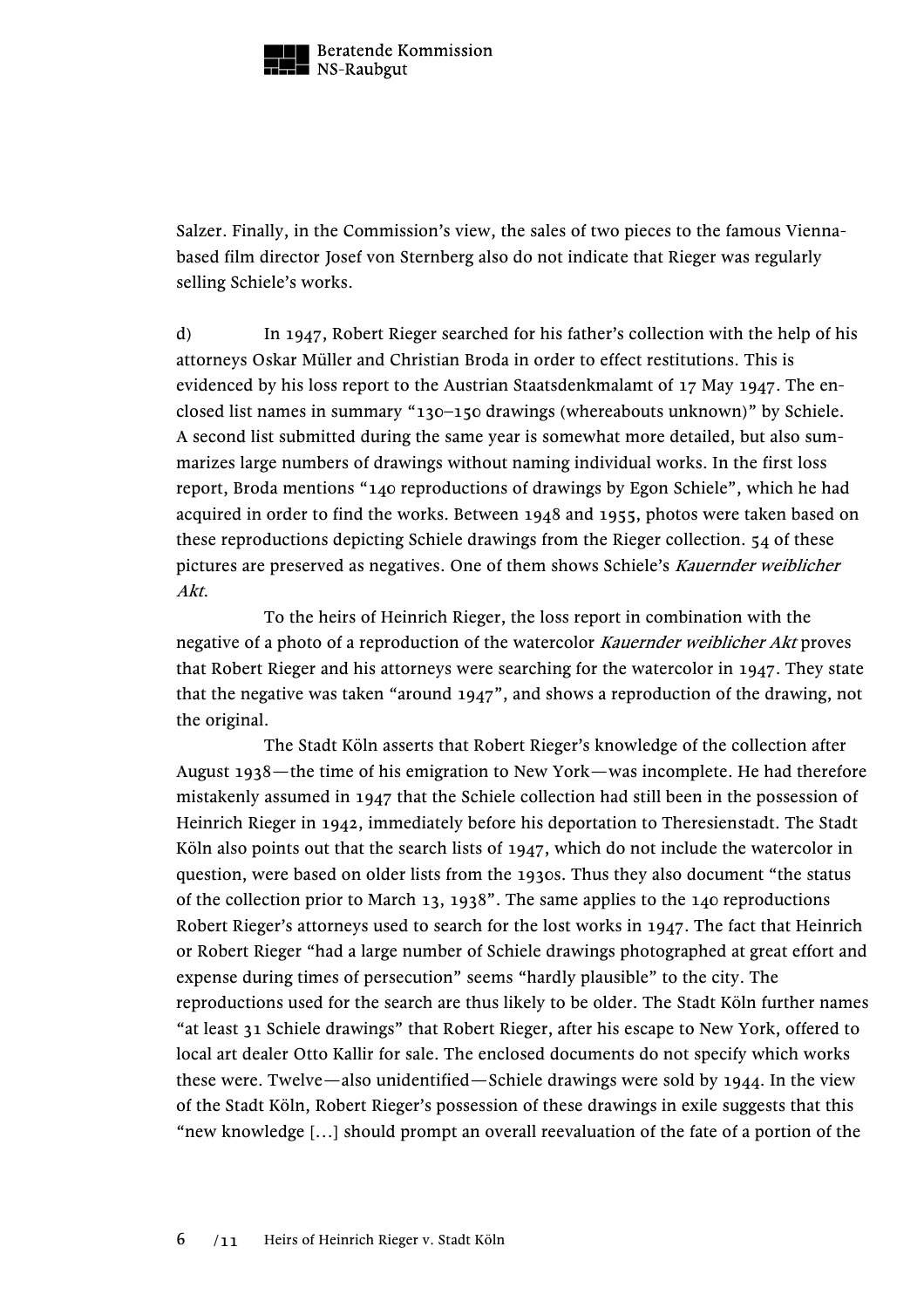

Schiele drawings from Dr. Heinrich Rieger's collection".

It cannot be proven that the watercolor in question was among the 130 to 150 Schiele drawings Robert Rieger searched for in 1947. However, it is quite safe to assume that it was, since the watercolor is shown on a negative of a photo which, as the Stadt Köln agrees, is likely part of the collection of reproductions used for the search in 1947. The parties agree that Robert Rieger knew his father's collection very well. In August 1938, he emigrated from Austria to New York and demonstrably offered to sell 31 Schiele drawings to art dealer Otto Kallir, who had also emigrated. It is safe to assume that he took these drawings from his father's collection into exile with him. The Commission believes that this supports the assumption of his excellent knowledge of the collection in August 1938 rather than contradicting it. It can be assumed that Robert Rieger was not fully informed about the collection's further developments until his parents were deported to Theresienstadt. Due to his being in exile, he was probably not able to realistically estimate the size of the collection in 1942. It seems plausible that he is mistaken, as the Stadt Köln claims, when he mentions that his father was still in possession of the entire Schiele collection in 1942. However, any incomplete knowledge of the status of the collection in 1942 does not change the fact that Robert Rieger must have known the collection very well until August 1938. This is the only knowledge under discussion here. The fact that Robert Rieger was searching for 130 to 150 Schiele drawings in 1947 with the help of lists based on old compilations from the early to middle 1930s, and with the help of around 140 reproductions, which were possibly older as well, does not provide any indication that he was not informed about the scope of the collection as it was in March 1938. In 1947, he was clearly assuming that the collection had been rather static until March 1938, meaning that older lists and reproductions were suitable to aid with his search.

e) In a recommendation from 2011 cited by the Stadt Köln, the Austrian Art Restitution Advisory Board resolves against the restitution of the Schiele drawing Sich Aufstützende in Unterwäsche [Woman in Underwear] from Heinrich Rieger's collection. For one, the Art Restitution Advisory Board states, there is no "definite conclusion" on who possessed the work under dispute after March 1938. For another, it cannot be "definitively determined whether the efforts of Dr. Robert Rieger (during the post-war era) to find his father's collection of Schiele drawings, among them possibly the work in question, were successful" (Austrian Art Restitution Advisory Board, resolution of 9 June 2011). The Stadt Köln feels the case is comparable, but does not appear to suggest that the drawing Kauernder weiblicher Akt could also have come into Robert Rieger's possession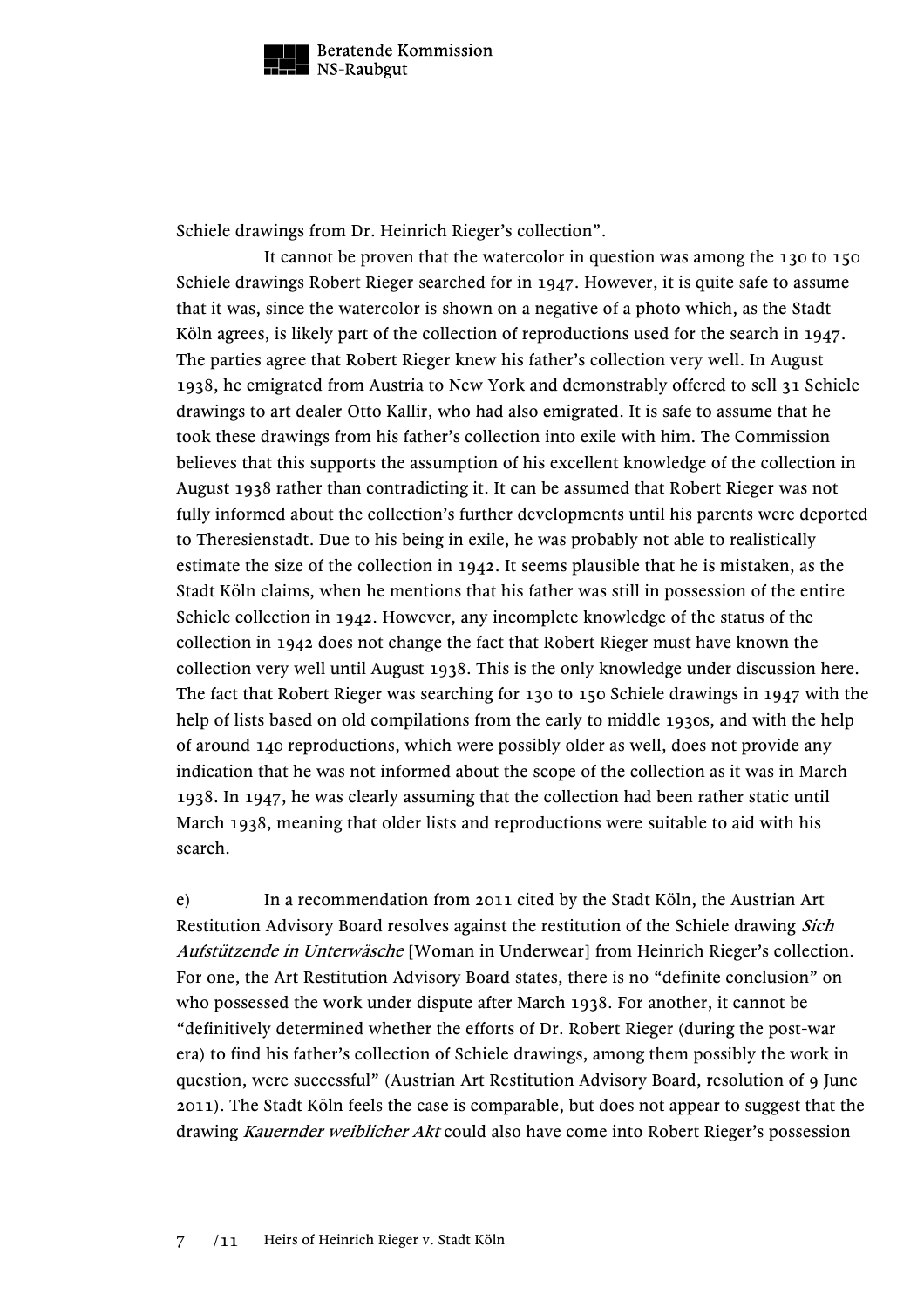

after 1945 as a result of his search.

The Commission does not feel that this case is comparable to the current case. The Austrian Art Restitution Advisory Board emphasizes "that Dr. Heinrich Rieger probably possessed a large and mostly complete collection of Schiele drawings even at the time of persecution". However, this does not permit any "definitive conclusions about the individual fate" of the drawing in question. Such a definitive conclusion, according to the rules of the Guidelines for implementing the Statement by the Federal Government, the Länder and the national associations of local authorities on the tracing and return of Naziconfiscated art, especially Jewish property, of December 1999 (New edition 2019) (hereinafter: *Guidelines*) is not actually necessary. Rather, a coherent description of a typical course of events is sufficient. The fact that the Schiele collection remained complete until March 1938 is therefore sufficient reason to assume, according to the Guidelines, that this typically was also the case for the work under dispute. As far as the situation after 1945 is concerned, it must be assumed that the watercolor Kauernder weiblicher Akt did not come into the possession of Robert Rieger after the end of the Nazi regime. The argumenttation of the Stadt Köln also merely suggests that it must be clarified how likely it is that Heinrich Rieger disposed of the watercolor before March 1938, or after that date and as a result of persecution, and does not mention any possible restitution or successful search after 1945.

f) The fact that Walter Geyerhahn owned the watercolor in 1965 is not disputed. It is evidenced by a bill of sale issued by the Feilchenfeldt gallery and by a journal entry by intermediary art dealer Nebehay.

However, there is disagreement about whether and when the work came into the possession of Walter's father, Norbert Geyerhahn. The Stadt Köln assumes that Walter Geyerhahn inherited the watercolor from his father Norbert. The Jewish merchant Norbert Geyerhahn emigrated to Brazil in July 1938 to flee from the Nazis, and took the watercolor with him. This assumption is based on an e-mail from the grandson of Norbert Geyerhahn, Norberto Geyerhahn, dated 3 February 2017, in which the grandson states that his grandfather took 23 works by Schiele with him when he fled, which he had bought from the artist himself. From this, the Stadt Köln concludes that the drawing Kauernder weiblicher Akt was among them. For the Stadt Köln, the only remaining question is whether Norbert Geyerhahn acquired the watercolor before or after the annexation on 13 March 1938.

The heirs of Heinrich Rieger doubt the oral record of the Geyerhahn family because of factual errors regarding the acquisition. Norbert Geyerhahn, they state,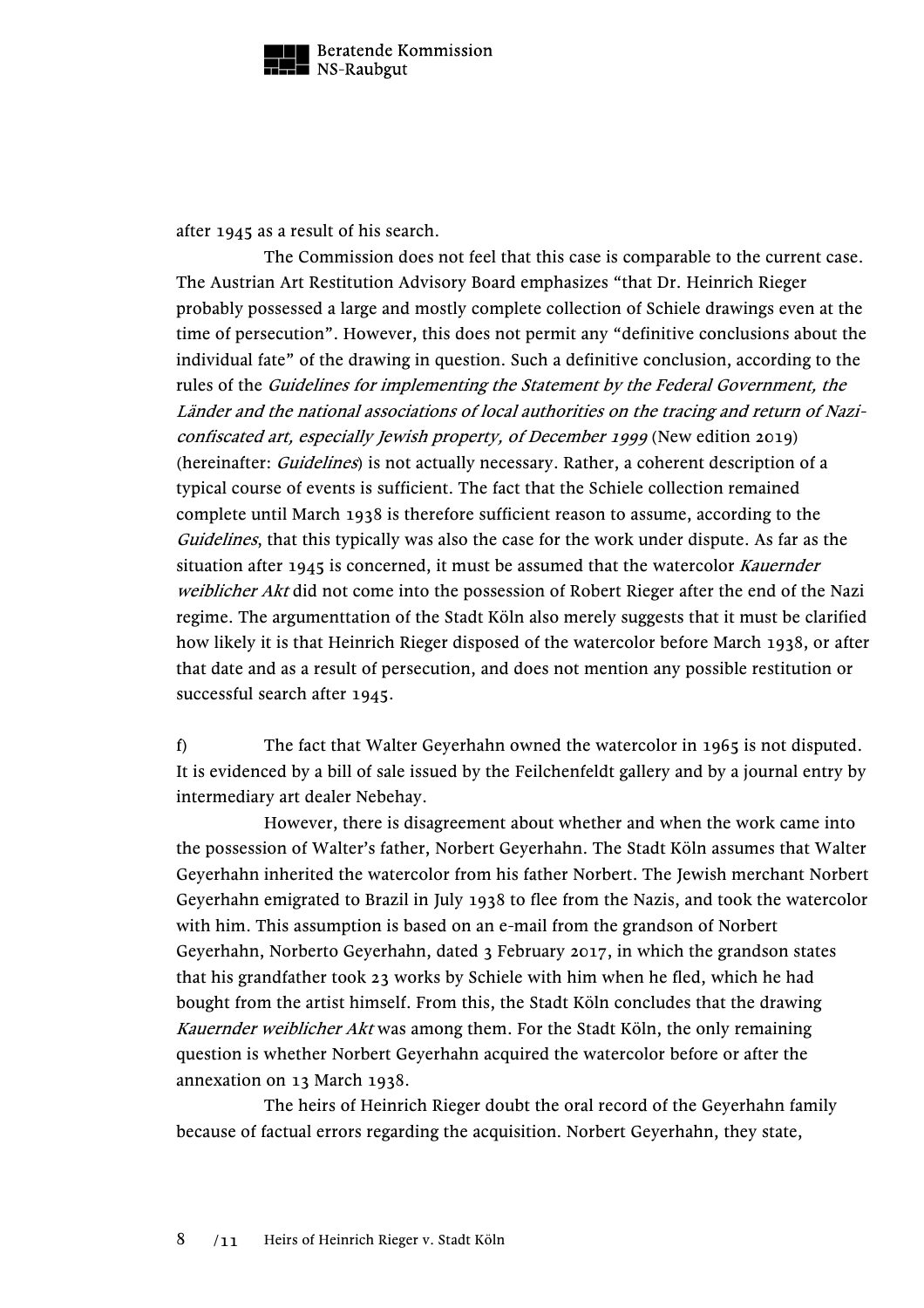

demonstrably did not buy the *Kauernder weiblicher Akt* directly from the artist; the work was indisputably part of the Rieger collection. The heirs of Heinrich Rieger point out that Walter Geyerhahn—as an art dealer—could have bought the watercolor on the art market after 1945.

It is not disputed that Walter Geyerhahn owned the watercolor in 1965, as he sold it that year. However, it is questionable whether that specific piece was part of a set of 23 Schiele works that his father Norbert, as the family remembers, brought with him when he emigrated to Brazil in 1938. The e-mail correspondence provided by the Stadt Köln does not show any reference to the *Kauernder weiblicher Akt*. Rather, the grandson Norberto writes that he has no knowledge ("no data") about the 23 Schiele works his father Walter mentions. His statement that these 23 Schiele works were bought by his grandfather Norbert Geyerhahn directly from the artist and sold by his father Walter in the early 1950s does not correspond with the facts known about the Kauernder weiblicher Akt. The Commission feels that based on these sources, it cannot be stated with certainty whether Norbert Geyerhahn ever owned the watercolor and when it came to be in the possession of his son, Walter.

g) In its appeal to the Advisory Commission, the Stadt Köln asks for a recommendation to conduct further basic research. The Stadt Köln hopes that an examination of previously inaccessible archives—such as that of the art dealer Jane Kallir—will yield further insights that could contribute to reaching a just and fair solution to the case at hand.

The Commission feels that such further research is not likely to yield any appreciable new results regarding the provenance of the watercolor under dispute. In light of the total size of the collection and the mostly unspecific titles of the individual drawings, it must be assumed that it will not be possible to clarify the provenance of larger groups of works. The Commission thus considers a recommendation to conduct basic research into the collection of Heinrich Rieger to be a disproportionate delay of the decision. The fact that the Stadt Köln has only proven six disposals of Schiele works from the collection prior to March 1938 after four years of research, contributes to the assessment. In light of these results, the Commission feels it is unlikely that within a period of time acceptable to the heirs, further research could reveal enough information about disposals prior to March 1938 that would make it more likely that the watercolor under dispute was not sold due to Nazi persecution. The years of research already conducted would have had to uncover some considerable trace evidence of such disposals. This was not the case.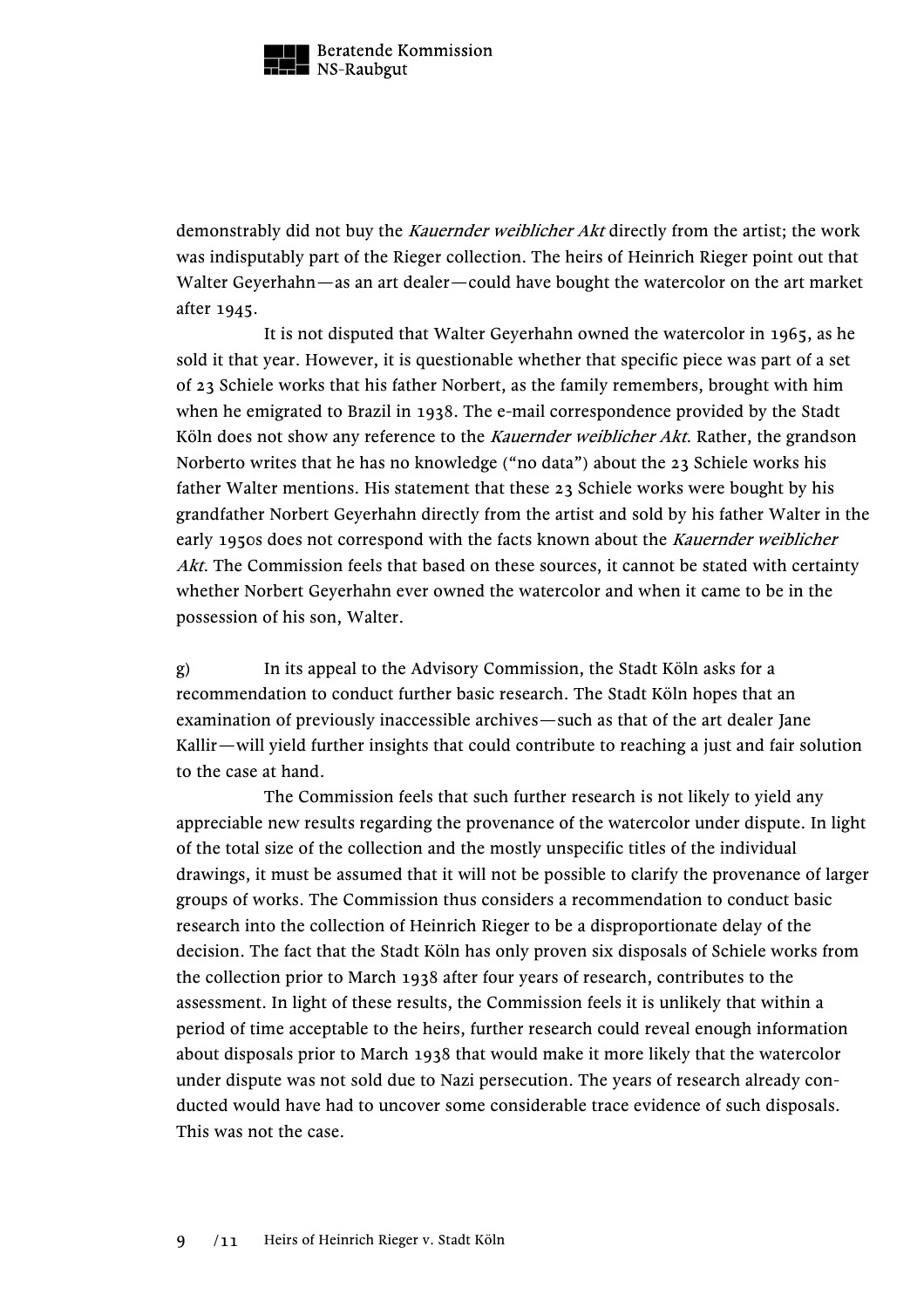

4. As a rule, it is up to the applicant to prove their right of ownership of the masterpiece under dispute at the time of persecution. The heirs of Heinrich Rieger have fulfilled this requirement as far as is possible and can be expected. Point  $\alpha$  of the Washington Principles recognizes that gaps in the histories of pieces are unavoidable. For this reason, each party can satisfy their burden of proof with so-called prima facie evidence. This "depends on the existence of undisputed/proven facts and historical information indicating that a certain course of events was typical in such cases" (Guidelines, P. 34). "The opposing party can cast doubt on prima facie evidence by "providing evidence indicating the serious possibility (and not merely asserting) that the course of events was not typical" (ibid.).

In the case at hand, the Commission felt that the typical course of events would have been that the Rieger collection, at least with regard to the works by Egon Schiele, remained largely static until March 1938. To the extent of current knowledge, disposals of Schiele works were proven in only a few isolated cases before 13 March 1938. According to current knowledge, Heinrich Rieger lost nearly his entire collection due to persecution in emergency sales or through acts of "aryanization". It would therefore be up to the Stadt Köln to prove that the watercolor in question here met with an atypical fate, in other words, that is was most probably not among the works lost due to persecution. The Stadt Köln has not provided any such proof. It has collected several indicators that Heinrich Rieger could have disposed of the work before the start of the Nazi regime in Austria. However, taking all this into consideration, it is the Commission's opinion that it is still much more likely that the piece was sold or lost due to persecution after 13 March 1938, than that it was relinquished voluntarily at an earlier date.

Admittedly, the Stadt Köln received some information from the previously inaccessible archive of Jane Kallir (Galerie St. Etienne) just prior to the hearing. In the interest of a just and fair solution, the Advisory Commission had thus given the Stadt Köln a period of three months to follow up on this lead and provide facts that prove the voluntary disposal of this particular watercolor before March 1938. The Stadt Köln, however, was not able to gather any relevant findings during that time. The Commission thus considers it a proven fact that Heinrich Rieger was in possession of the work of art under dispute on 13 March 1938, and considers the assumption of loss due to Nazi persecution as not disproved. The Commission thus recommends that the piece under dispute be restituted.